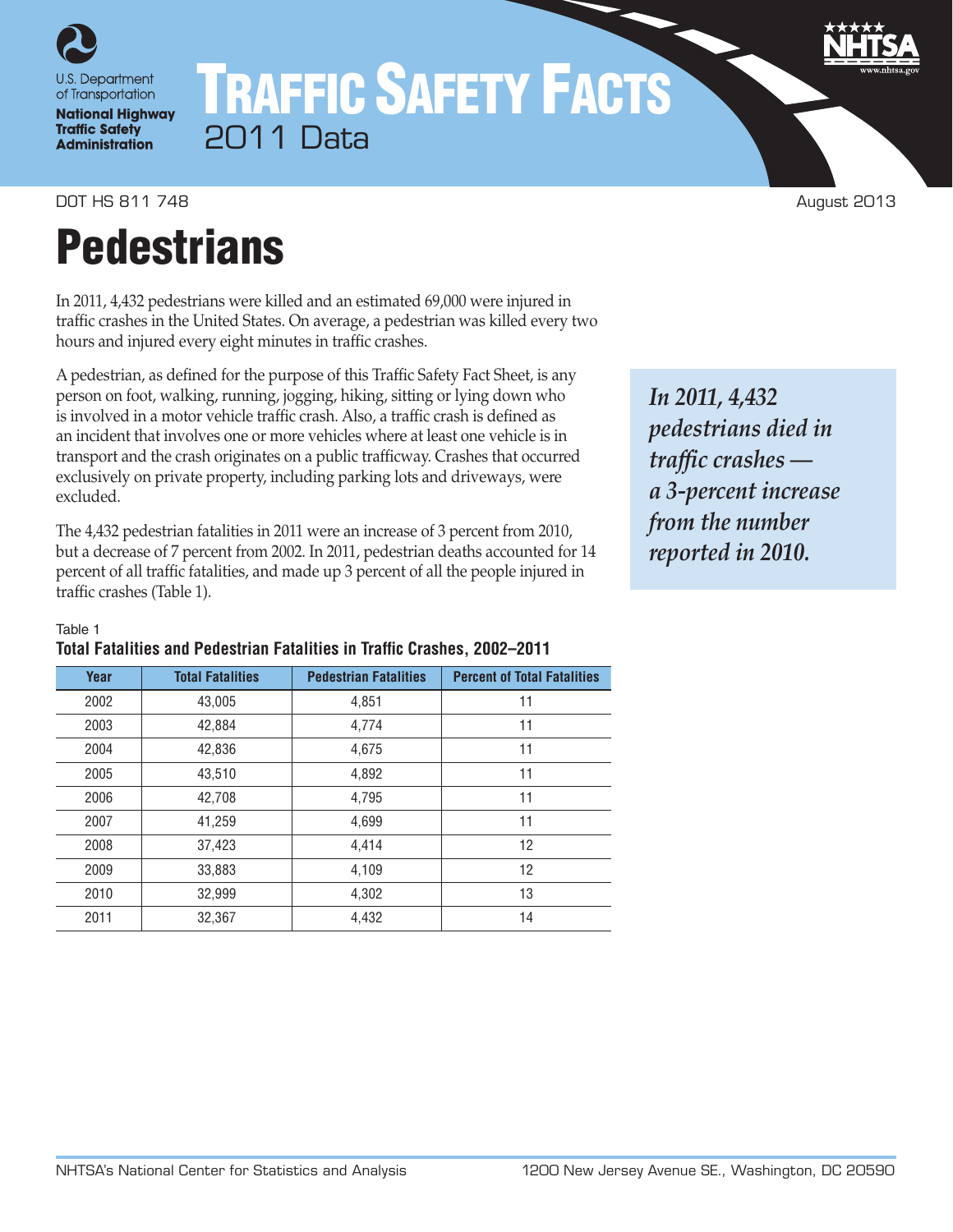In 2011, almost three-fourths (73%) of pedestrian fatalities occurred in an urban setting versus a rural setting. Over two-thirds (70%) of pedestrian fatalities occurred at non-intersections versus at intersections. Eighty-eight percent of pedestrian fatalities occurred during normal weather conditions (clear/cloudy), compared to rain, snow and foggy conditions. A majority of the pedestrian fatalities, 70 percent, occurred during the nighttime (6 p.m. – 5:59 a.m). Between 2010 and 2011 all these percentages stayed relatively level (Table 2).

#### Table 2

*In 2011, pedestrian deaths accounted for 14 percent of all traffic fatalities in motor vehicle traffic crashes. Since 2002, the number of pedestrian fatalities has decreased by 7 percent.*

### **Percentage of Pedestrian Fatalities in Relation to Land Use, Non-Motorist Location, Weather and Time of Day**

|                           | <b>Percentage of Pedestrians Killed</b> |       |  |  |  |  |
|---------------------------|-----------------------------------------|-------|--|--|--|--|
| <b>Pedestrians Killed</b> | 2010                                    | 2011  |  |  |  |  |
|                           | <b>Land Use</b>                         |       |  |  |  |  |
| Rural                     | 27%                                     | 27%   |  |  |  |  |
| Urban                     | 73%                                     | 73%   |  |  |  |  |
|                           | <b>Non-Motorist Location</b>            |       |  |  |  |  |
| Intersection              | 21%                                     | 19%   |  |  |  |  |
| Non-Intersection          | 68%                                     | 70%   |  |  |  |  |
| Other                     | 10%                                     | 10%   |  |  |  |  |
|                           | <b>Weather</b>                          |       |  |  |  |  |
| Clear/Cloudy              | 88%                                     | 88%   |  |  |  |  |
| Rain                      | 9%                                      | 9%    |  |  |  |  |
| Snow                      | 1%                                      | 1%    |  |  |  |  |
| Fog                       | $1\%$                                   | $1\%$ |  |  |  |  |
|                           | Time of Day*                            |       |  |  |  |  |
| Daytime                   | 32%                                     | 30%   |  |  |  |  |
| Nighttime                 | 68%                                     | 70%   |  |  |  |  |

Note: Percentage of unknown values are not displayed.

\* Daytime: 6 a.m.–5:59 p.m. Nighttime: 6 p.m.–5:59 a.m.

## **Age**

Older pedestrians (age 65+) accounted for 19 percent (844) of all pedestrian fatalities and an estimated 10 percent (7,000) of all pedestrians injured in 2011 (Table 3).

In 2011, the fatality rate for older pedestrians (age 65+) was 2.04 per 100,000 population – higher than the rate for all the other ages (Table 4).

In 2011, over one-fifth (21%) of all children between the ages of 10 and 15 who were killed in traffic crashes were pedestrians. Children age 15 and younger accounted for 6 percent of the pedestrian fatalities in 2011 and 19 percent of all pedestrians injured in traffic crashes (Table 3).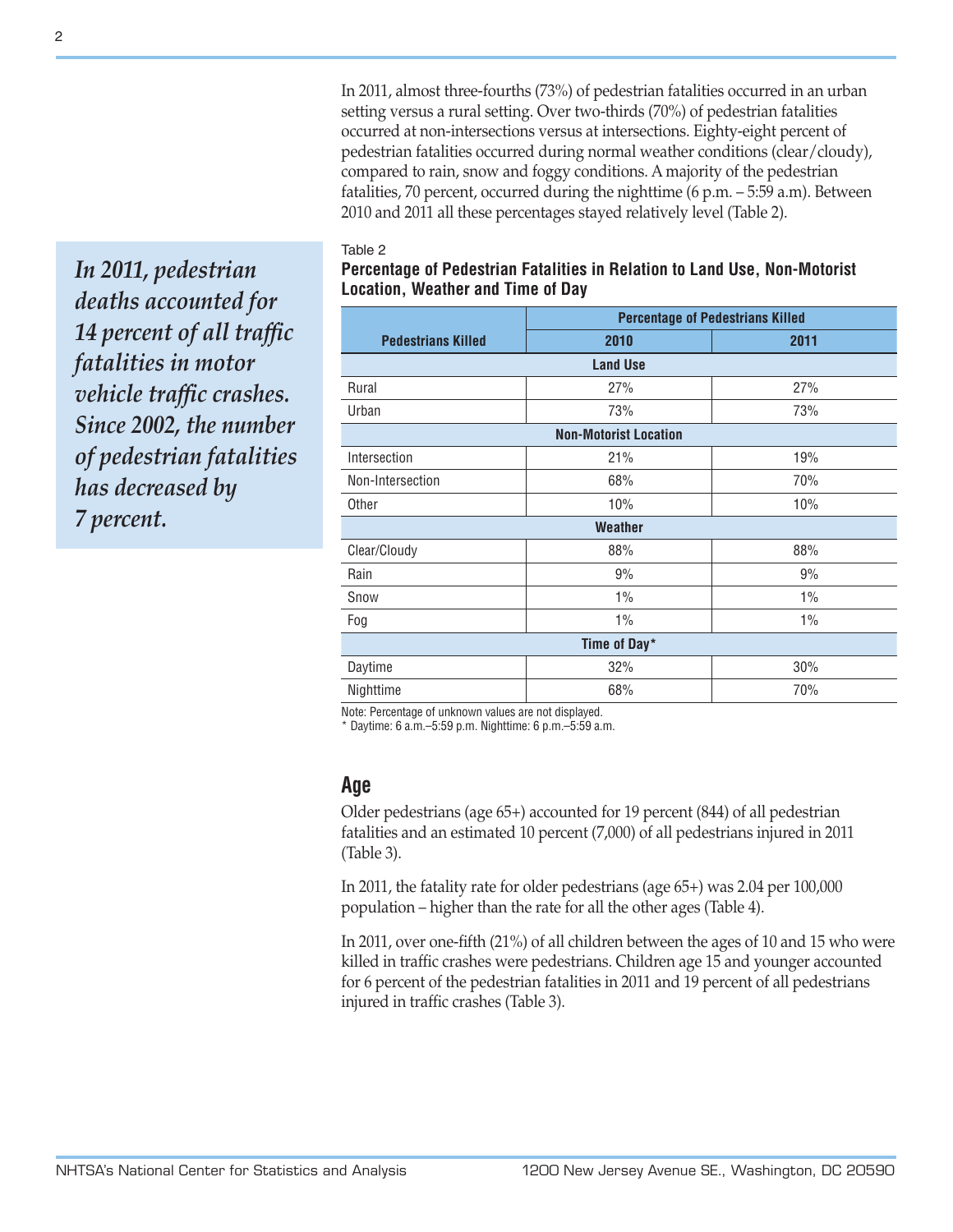#### Table 3

**Motor Vehicle Traffic Crash Fatalities and Injuries and Pedestrians Killed or Injured, by Age Group, 2011**

| <b>Age Group (Years)</b> | <b>Total Killed</b>  | <b>Pedestrians Killed</b>  | <b>Percentage of</b><br><b>Total Killed</b>  |
|--------------------------|----------------------|----------------------------|----------------------------------------------|
| $5$                      | 360                  | 70                         | 19                                           |
| $5 - 9$                  | 344                  | 63                         | 18                                           |
| $10 - 15$                | 637                  | 131                        | 21                                           |
| $16 - 20$                | 3,410                | 252                        | $\overline{7}$                               |
| $21 - 24$                | 3,282                | 305                        | $\boldsymbol{9}$                             |
| $25 - 29$                | 3,077                | 343                        | 11                                           |
| $30 - 34$                | 2,420                | 282                        | 12                                           |
| $35 - 39$                | 2,095                | 277                        | 13                                           |
| $40 - 44$                | 2,228                | 287                        | 13                                           |
| $45 - 49$                | 2,443                | 409                        | 17                                           |
| $50 - 54$                | 2,634                | 487                        | 18                                           |
| $55 - 59$                | 2,152                | 356                        | 17                                           |
| $60 - 64$                | 1,824                | 300                        | 16                                           |
| $65 - 69$                | 1,349                | 214                        | 16                                           |
| $70 - 74$                | 1,182                | 195                        | 16                                           |
| $75 - 79$                | 1,025                | 177                        | 17                                           |
| $80 +$                   | 1,840                | 258                        | 14                                           |
| Unknown                  | 65                   | 26                         | 40                                           |
| <b>Total</b>             | 32,367               | 4,432                      | 14                                           |
|                          |                      |                            |                                              |
| <b>Age Group (Years)</b> | <b>Total Injured</b> | <b>Pedestrians Injured</b> | <b>Percentage of</b><br><b>Total Injured</b> |
| &5                       | 48,000               | 2,000                      | $\overline{4}$                               |
| $5 - 9$                  | 56,000               | 4,000                      | 6                                            |
| $10 - 15$                | 89,000               | 7,000                      | 8                                            |
| $16 - 20$                | 296,000              | 9,000                      | 3                                            |
| $21 - 24$                | 232,000              | 6,000                      | 3                                            |
| $25 - 29$                | 236,000              | 6,000                      | $\overline{2}$                               |
| $30 - 34$                | 181,000              | 4,000                      | $\overline{2}$                               |
| $35 - 39$                | 171,000              | 4,000                      | $\overline{2}$                               |
| $40 - 44$                | 161,000              | 4,000                      | 3                                            |
| $45 - 49$                | 167,000              | 4,000                      | $\overline{2}$                               |
| $50 - 54$                | 158,000              | 5,000                      | 3                                            |
| $55 - 59$                | 133,000              | 4,000                      | 3                                            |
| $60 - 64$                | 103,000              | 4,000                      | 4                                            |
| $65 - 69$                | 63,000               | 2,000                      | 4                                            |
| $70 - 74$                | 45,000               | 2,000                      | 4                                            |
| $75 - 79$                | 33,000               | 1,000                      | $\overline{c}$                               |
| $80+$                    | 43,000               | 2,000                      | 5                                            |

*In 2011, almost onefifth of the children between the ages of 5 and 9 killed in traffic crashes were pedestrians.*

Note: Totals may not equal sum of components due to independent rounding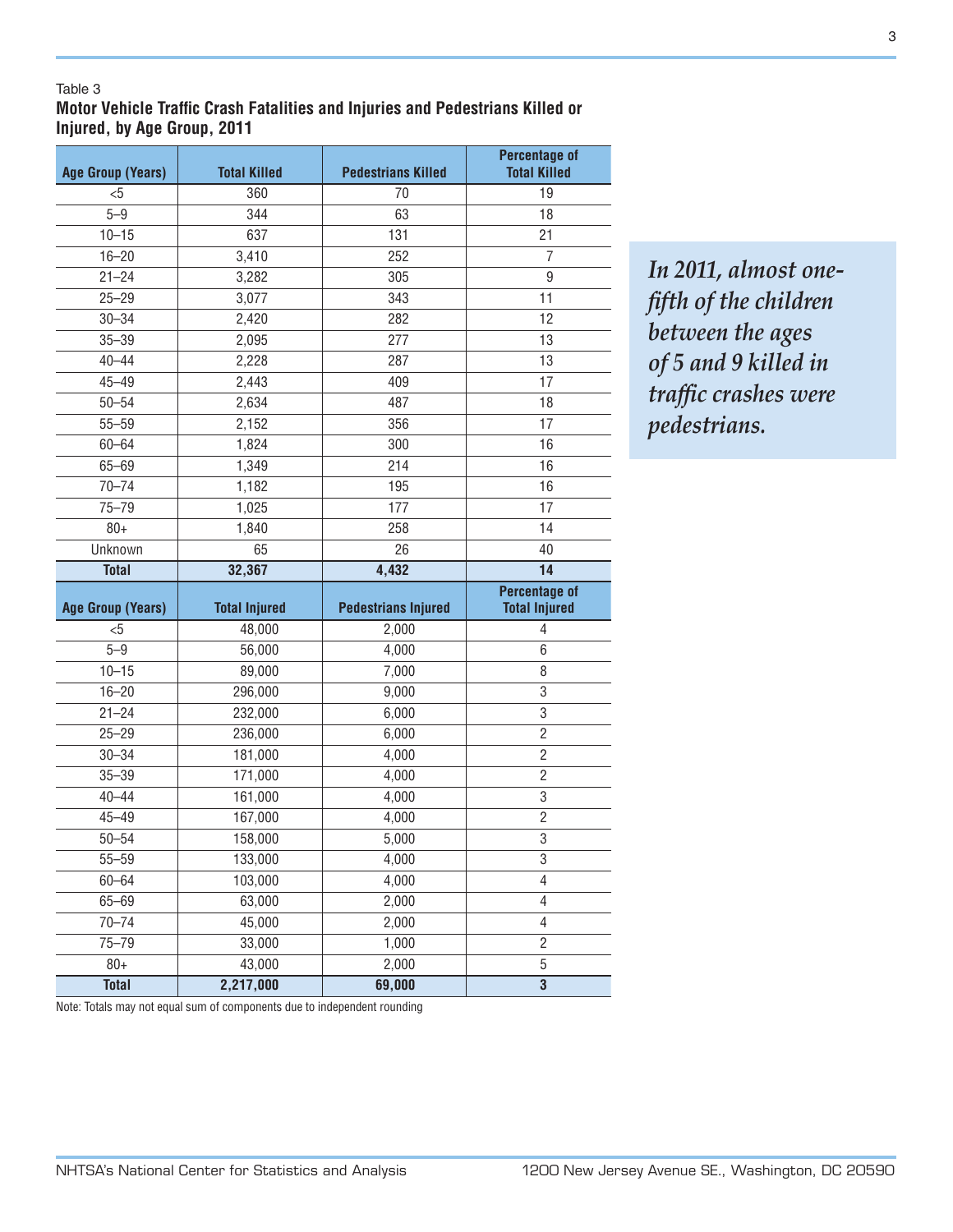## **Gender**

In 2011, more than two-thirds (70%) of the pedestrians killed were males, and the male pedestrian fatality rate per 100,000 population was 2.01 — more than double the rate for females (0.85 per 100,000 population). The male pedestrian injury rate per 100,000 population was 24, compared with 20 for female (Table 4).

|                    |                | <b>Male</b>       |                     |                | <b>Female</b>     | <b>Total</b>    |                |                   |                     |
|--------------------|----------------|-------------------|---------------------|----------------|-------------------|-----------------|----------------|-------------------|---------------------|
| Age                |                | <b>Population</b> | <b>Fatality</b>     |                | <b>Population</b> | <b>Fatality</b> |                | <b>Population</b> | <b>Fatality</b>     |
| (Years)            | <b>Killed</b>  | (thousands)       | Rate*               | <b>Killed</b>  | (thousands)       | Rate*           | <b>Killed</b>  | (thousands)       | Rate*               |
| < 5                | 43             | 10,300            | 0.42                | 27             | 9,863             | 0.27            | 70             | 20,162            | 0.35                |
| $5 - 9$            | 36             | 10,384            | 0.35                | 27             | 9,950             | 0.27            | 63             | 20,334            | 0.31                |
| $10 - 15$          | 83             | 12,717            | 0.65                | 48             | 12,145            | 0.40            | 131            | 24,862            | 0.53                |
| $16 - 20$          | 173            | 11,339            | 1.53                | 79             | 10,745            | 0.74            | 252            | 22,083            | 1.14                |
| $21 - 24$          | 232            | 8,963             | 2.59                | 73             | 8,594             | 0.85            | 305            | 17,558            | 1.74                |
| $25 - 34$          | 432            | 21,044            | 2.05                | 193            | 20,746            | 0.93            | 625            | 41,790            | 1.50                |
| $35 - 44$          | 392            | 20,223            | 1.94                | 172            | 20,404            | 0.84            | 564            | 40,628            | 1.39                |
| $45 - 54$          | 662            | 22,019            | 3.01                | 234            | 22,699            | 1.03            | 896            | 44,718            | 2.00                |
| $55 - 64$          | 492            | 18,358            | 2.68                | 164            | 19,704            | 0.83            | 656            | 38,062            | 1.72                |
| $65 - 74$          | 266            | 10,476            | 2.54                | 143            | 12,005            | 1.19            | 409            | 22,482            | 1.82                |
| $75 - 84$          | 185            | 5,573             | 3.32                | 121            | 7,602             | 1.59            | 306            | 13,175            | 2.32                |
| $85 +$             | 70             | 1,894             | 3.70                | 59             | 3,843             | 1.54            | 129            | 5,737             | 2.25                |
| Total <sup>1</sup> | 3,086          | 153,291           | 2.01                | 1,345          | 158,301           | 0.85            | 4,432          | 311,592           | $1.42$              |
|                    |                | <b>Male</b>       |                     | <b>Female</b>  |                   |                 | <b>Total</b>   |                   |                     |
| Age                |                | <b>Population</b> |                     |                | <b>Population</b> | <b>Injury</b>   |                | <b>Population</b> |                     |
| (Years)            | <b>Injured</b> | (thousands)       | <b>Injury Rate*</b> | <b>Injured</b> | (thousands)       | Rate*           | <b>Injured</b> | (thousands)       | <b>Injury Rate*</b> |
| &5                 | 1,000          | 10,300            | 12                  | 1,000          | 9,863             | 5               | 2,000          | 20,162            | $\boldsymbol{9}$    |
| $5 - 9$            | 2,000          | 10,384            | 20                  | 1,000          | 9,950             | 14              | 4,000          | 20,334            | $\overline{17}$     |
| $10 - 15$          | 4,000          | 12,717            | 34                  | 3,000          | 12,145            | 22              | 7,000          | 24,862            | 28                  |
| $16 - 20$          | 5,000          | 11,339            | 43                  | 4,000          | 10,745            | 37              | 9,000          | 22,083            | 40                  |
| $21 - 24$          | 4,000          | 8,963             | 41                  | 2,000          | 8,594             | 27              | 6,000          | 17,558            | 34                  |
| $25 - 34$          | 5,000          | 21,044            | 22                  | 5,000          | 20,746            | 23              | 10,000         | 41,790            | 23                  |
| $35 - 44$          | 5,000          | 20,223            | 24                  | 3,000          | 20,404            | 14              | 8,000          | 40,628            | 19                  |
| $45 - 54$          | 5,000          | 22,019            | 22                  | 5,000          | 22,699            | 20              | 9,000          | 44,718            | 21                  |
| $55 - 64$          | 3,000          | 18,358            | 17                  | 5,000          | 19,704            | 24              | 8,000          | 38,062            | 21                  |
| $65 - 74$          | 2,000          | 10,476            | 18                  | 2,000          | 12,005            | 19              | 4,000          | 22,482            | 19                  |
| $75 - 84$          | 1,000          | 5,573             | 20                  | 1,000          | 7,602             | 12              | 2,000          | 13,175            | 16                  |
| $85 +$             | 0              | 1,894             | 26                  | $\mathbf{0}$   | 3,843             | 11              | 1,000          | 5,737             | 16                  |
| Total <sup>2</sup> | 37,000         | 153,291           | 24                  | 32,000         | 158,301           | 20              | 69,000         | 311,592           | 22                  |

## **Pedestrians Killed and Injured and Fatality and Injury Rates by Age and Sex, 2011**

\* Rate per 100,000 population

\*\* Less than 500 injured, injury rate not shown

1 Total killed includes 26 of unknown age.

2 Note: Totals may not equal sum of components due to independent rounding.

**Source:** Fatalities—Fatality Analysis Reporting System, NHTSA. Injured—General Estimates System, NHTSA. Population—Bureau of the Census.

*Thirty-two percent of pedestrian fatalities occurred between 8 p.m. and 11:59 p.m.*

# **Time of Day and Day of Week**

Thirty-two percent of the pedestrian fatalities occurred in crashes between 8 p.m. and 11:59 p.m. The highest percentage of weekday and weekend fatalities also occurred between 8 p.m. and 11:59 p.m. (27% and 39%, respectively). The lowest occurred between noon and 3:59 p.m. (10% and 4%, respectively; Figure 1).

Table 4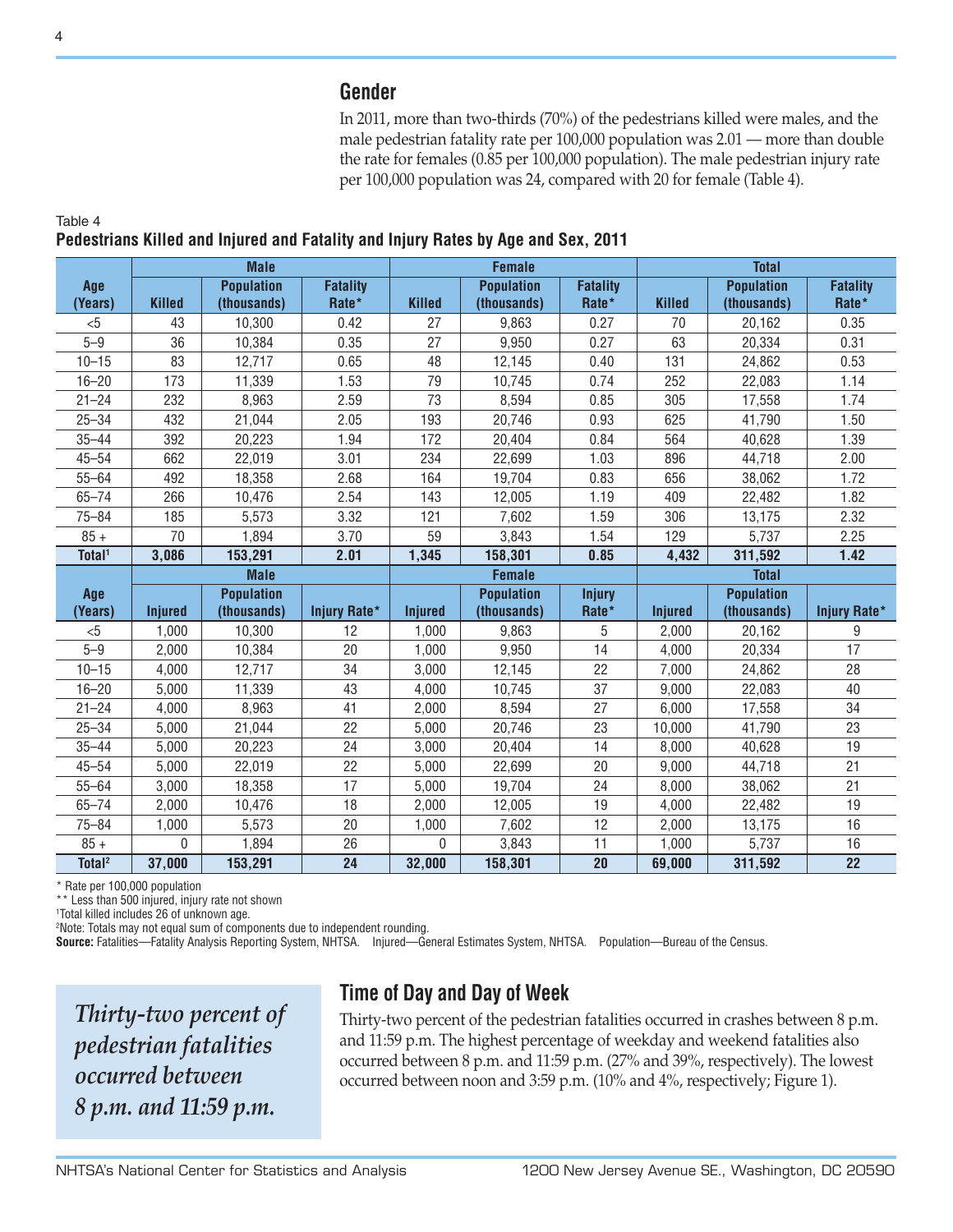#### Figure 1 **Pedestrian Fatalities by Time of Day and Day of Week, 2011**



## **Alcohol Involvement**

Alcohol involvement — either for the driver or for the pedestrian — was reported in 48 percent of the traffic crashes that resulted in pedestrian fatalities. Of the pedestrians involved, 35 percent had a blood alcohol concentration (BAC) of .08 grams per deciliter  $(g/dL)$  or higher. Of the drivers involved in these fatal crashes, only 13 percent had a BAC of .08 g/dL or higher (Table 5).

Of the pedestrians who were killed in fatal crashes, 37 percent had a BAC of .08 g/dL or higher. Pedestrians ages 25-34 who were killed had the highest percentage of alcohol impairment at 50 percent (Table 6).

#### Table 5

#### **Alcohol Involvement in Crashes That Resulted in Pedestrian Fatalities, 2011**

|                                                                                | <b>No Driver</b><br>Alcohol<br><b>Involvement</b> |                | <b>Driver Alcohol</b><br>Involvement,<br>BAC .01-.07 g/dL |                | <b>Driver Alcohol</b><br>Involvement,<br>BAC .08 g/dL or<br><b>Greater</b> |                | <b>Total</b>  |                |
|--------------------------------------------------------------------------------|---------------------------------------------------|----------------|-----------------------------------------------------------|----------------|----------------------------------------------------------------------------|----------------|---------------|----------------|
|                                                                                | <b>Number</b>                                     | <b>Percent</b> | <b>Number</b>                                             | <b>Percent</b> | <b>Number</b>                                                              | <b>Percent</b> | <b>Number</b> | <b>Percent</b> |
| No Pedestrian<br>Alcohol<br>Involvement                                        | 2.262                                             | 52             | 66                                                        | 2              | 297                                                                        | 7              | 2.625         | 60             |
| <b>Pedestrian Alcohol</b><br>Involvement.<br>BAC .01-.07 g/dL                  | 152                                               | 3              | 11                                                        | 0              | 30                                                                         |                | 192           | 4              |
| <b>Pedestrian Alcohol</b><br>Involvement.<br><b>BAC .08 g/dL</b><br>or Greater | 1.233                                             | 28             | 60                                                        | 1              | 254                                                                        | 6              | 1,547         | 35             |
| <b>Total</b>                                                                   | 3,647                                             | 84             | 136                                                       | 3              | 581                                                                        | 13             | 4,365         | 100            |

**Note:** The alcohol levels in this table are determined using the alcohol levels of the pedestrians killed and the involved drivers (killed and other).

*Alcohol involvement either for the driver or the pedestrian—was reported in 48 percent of all fatal pedestrian crashes.*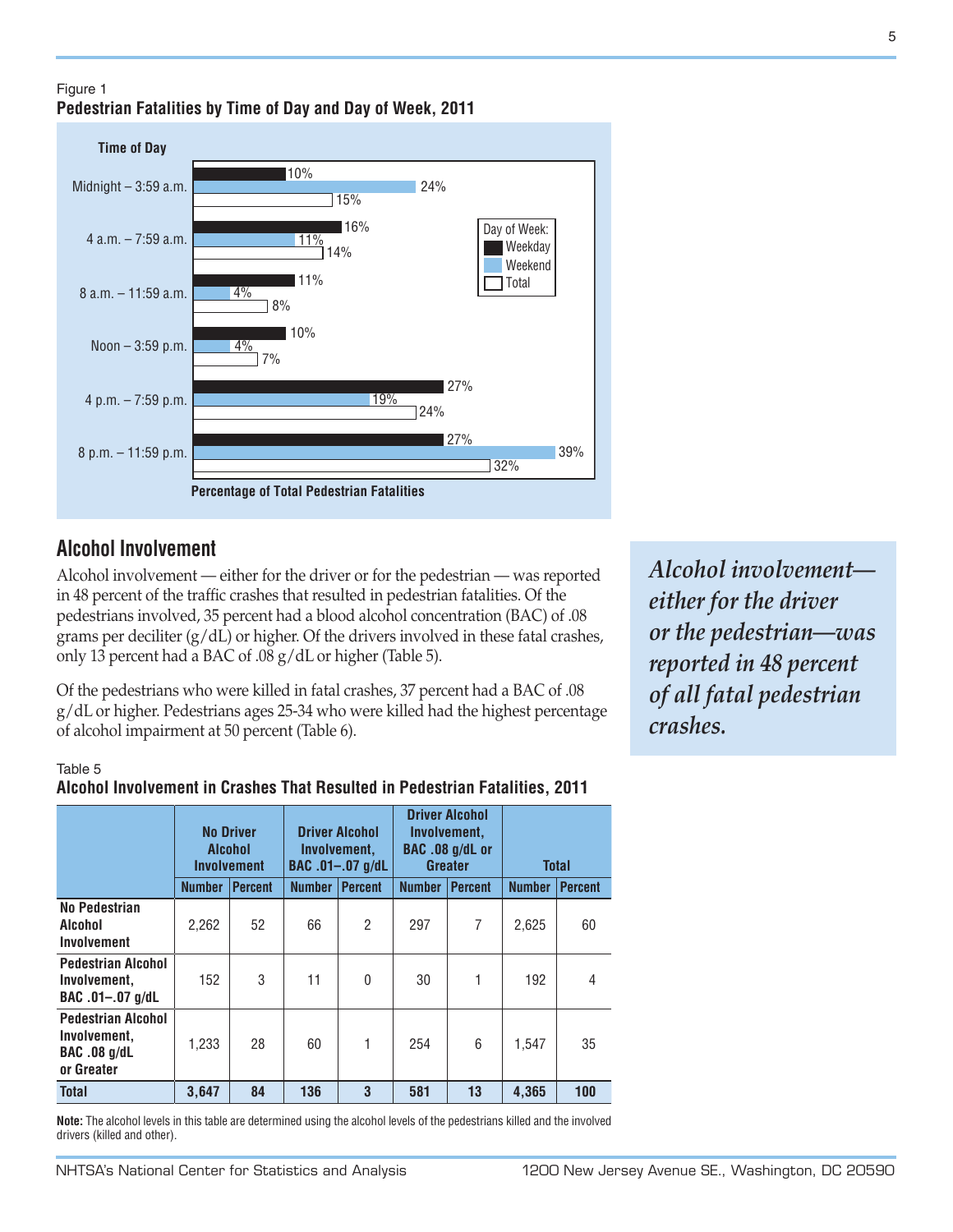#### Table 6 **Alcohol Involvement for Pedestrians Killed in Fatal Crashes by Age, 2002 and 2011**

|                | 2002                                  |                         |                               |                        |                        |                                       |                         | 2011                          |                        |                        |
|----------------|---------------------------------------|-------------------------|-------------------------------|------------------------|------------------------|---------------------------------------|-------------------------|-------------------------------|------------------------|------------------------|
| Age<br>(Years) | <b>Number of</b><br><b>Fatalities</b> | $%$ With<br>$BAC = .00$ | $%$ With<br>$BAC = .01 - .07$ | $%$ With<br>$BAC=.08+$ | $%$ With<br>$BAC=.01+$ | <b>Number of</b><br><b>Fatalities</b> | $%$ With<br>$BAC = .00$ | $%$ With<br>$BAC = .01 - .07$ | $%$ With<br>$BAC=.08+$ | $%$ With<br>$BAC=.01+$ |
| $16 - 20$      | 284                                   | 62                      | 6                             | 32                     | 38                     | 252                                   | 70                      | 5                             | 25                     | 30                     |
| $21 - 24$      | 246                                   | 44                      |                               | 49                     | 56                     | 305                                   | 48                      | 4                             | 49                     | 52                     |
| $25 - 34$      | 602                                   | 46                      | 5                             | 49                     | 54                     | 625                                   | 46                      | 4                             | 50                     | 54                     |
| $35 - 44$      | 859                                   | 42                      | 5                             | 53                     | 58                     | 564                                   | 47                      | 6                             | 47                     | 53                     |
| $45 - 54$      | 813                                   | 50                      | 5                             | 45                     | 50                     | 896                                   | 46                      | 6                             | 48                     | 54                     |
| $55 - 64$      | 499                                   | 65                      | 5                             | 30                     | 35                     | 656                                   | 61                      | 4                             | 35                     | 39                     |
| $65 - 74$      | 468                                   | 82                      | 3                             | 15                     | 18                     | 409                                   | 81                      | 3                             | 16                     | 19                     |
| $75 - 84$      | 430                                   | 92                      | 2                             |                        | 8                      | 306                                   | 90                      | 3                             |                        | 10                     |
| $85 +$         | 166                                   | 95                      |                               | 4                      | 5                      | 129                                   | 92                      | 4                             | 4                      | 8                      |
| Total*         | 4,367                                 | 59                      | $\overline{4}$                | 36                     | 41                     | 4.142                                 | 58                      | 5                             | 37                     | 42                     |

\*Excludes pedestrians under 16 years old and pedestrians of unknown age.

## **For more information:**

Information on traffic fatalities is available from the National Center for Statistics and Analysis (NCSA), NVS-424, 1200 New Jersey Avenue SE., Washington, DC 20590. NCSA can be contacted at 800-934-8517 or via the follow-ing e-mail address: ncsaweb@dot.gov. General information on highway traffic safety can be accessed by Internet users at www.nhtsa.gov/NCSA. To report a safety-related problem or to inquire about motor vehicle safety information, contact the Vehicle Safety Hotline at 888-327-4236.

Other fact sheets available from the National Center for Statistics and Analysis are *Alcohol-Impaired Driving, Bicyclists and Other Cyclists, Children, Large Trucks, Motorcycles, Occupant Protection, Older Population, Overview, Passenger Vehicles, Race and Ethnicity, Rural/Urban Comparisons, School Transportation-Related Crashes, Speeding, State Alcohol Estimates, State Traffic Data,* and *Young Drivers.* Detailed data on motor vehicle traffic crashes are published annually in *Traffic Safety Facts: A Compilation of Motor Vehicle Crash Data from the Fatality Analysis Reporting System and the General Estimates System.* The fact sheets and annual Traffic Safety Facts report can be accessed online at www-nrd.nhtsa.dot.gov/CATS/index.aspx.

U.S. Department of Transportation **National Highway Traffic Safety Administration**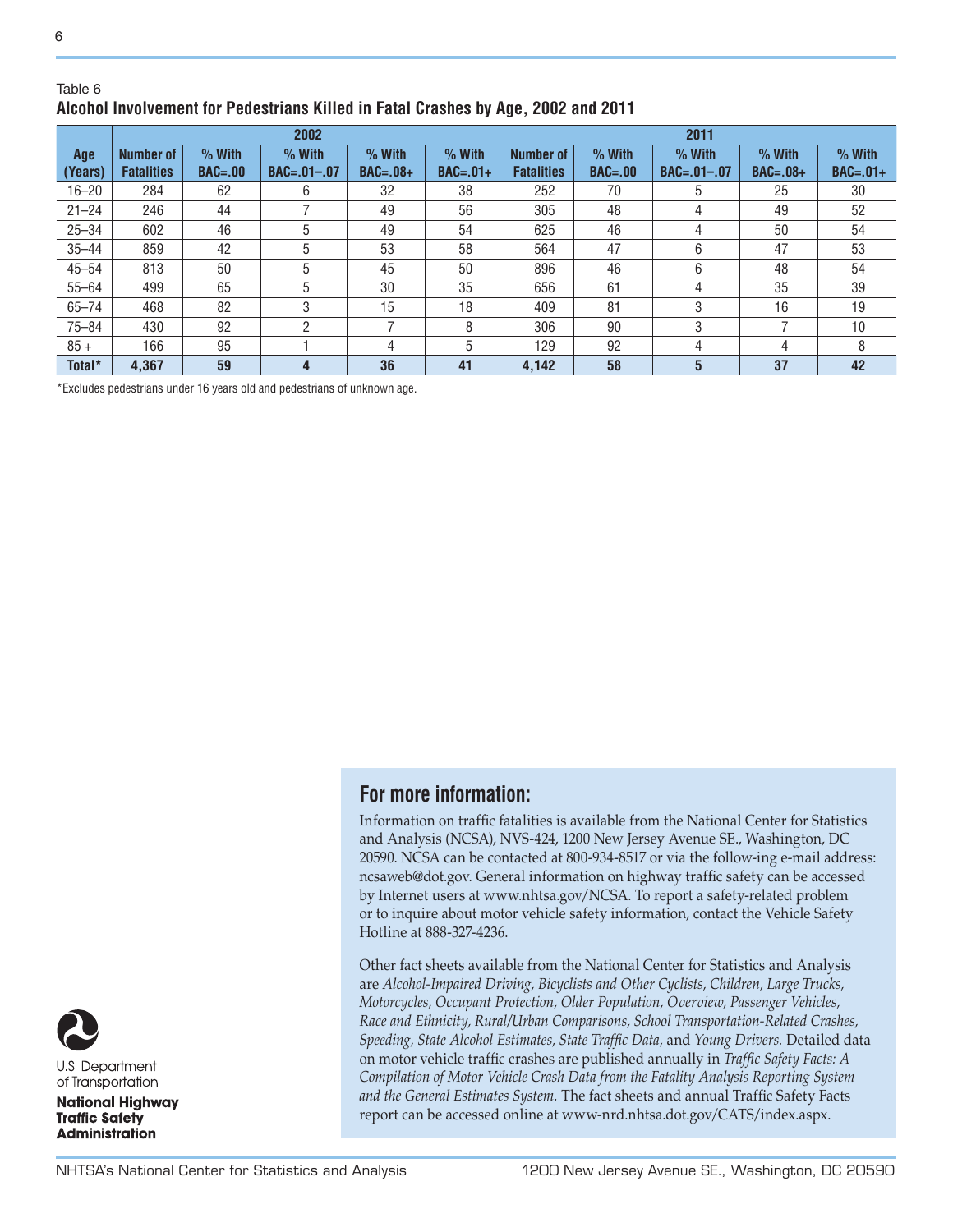## **Important Safety Reminders**

For Pedestrians:

- <sup>n</sup> Walk on a sidewalk or path whenever they are available.
- <sup>n</sup> If there is no sidewalk or path available, walk facing traffic (on the left side of the road) on the shoulder, as far away from traffic as possible. Keep alert at all times; don't be distracted by electronic devices, including radios, smart phones and other devices that take your eyes (and ears) off the road environment.
- <sup>n</sup> Be cautious night and day when sharing the road with vehicles. Never assume a driver sees you (he or she could be distracted, under the influence of alcohol and/or drugs, or just not seeing you). Try to make eye contact with drivers as they approach you to make sure you are seen.
- Be predictable as a pedestrian. Cross streets at crosswalks or intersections whenever possible. This is where drivers expect pedestrians.
- <sup>n</sup> If a crosswalk or intersection is not available, locate a well-lit area, wait for a gap in traffic that allows you enough time to cross safely, and continue to watch for traffic as you cross.
- <sup>n</sup> Stay off of freeways, restricted-access highways and other pedestrian-prohibited roadways.
- <sup>n</sup> Be visible at all times. Wear bright clothing during the day, and wear reflective materials or use a flash light at night.
- <sup>n</sup> Avoid alcohol and drugs when walking; they impair your abilities and judgment too.

#### For Drivers:

- <sup>n</sup> Look out for pedestrians everywhere, at all times. Very often pedestrians are not walking where they should be.
- <sup>n</sup> Be especially vigilant for pedestrians in hard-to-see conditions, such as nighttime or in bad weather.
- Slowdown and be prepared to stop when turning or otherwise entering a crosswalk.
- <sup>n</sup> Always stop for pedestrians in crosswalks and stop well back from the crosswalk to give other vehicles an opportunity to see the crossing pedestrians so they can stop too.
- <sup>n</sup> Never pass vehicles stopped at a crosswalk. They are stopped to allow pedestrians to cross the street.
- $\blacksquare$  Never drive under the influence of alcohol and/or drugs.
- Follow the speed limit, especially around pedestrians.
- Follow slower speed limits in school zones and in neighborhoods where there are children present.
	- NHTSA's Safety Countermeasures Division